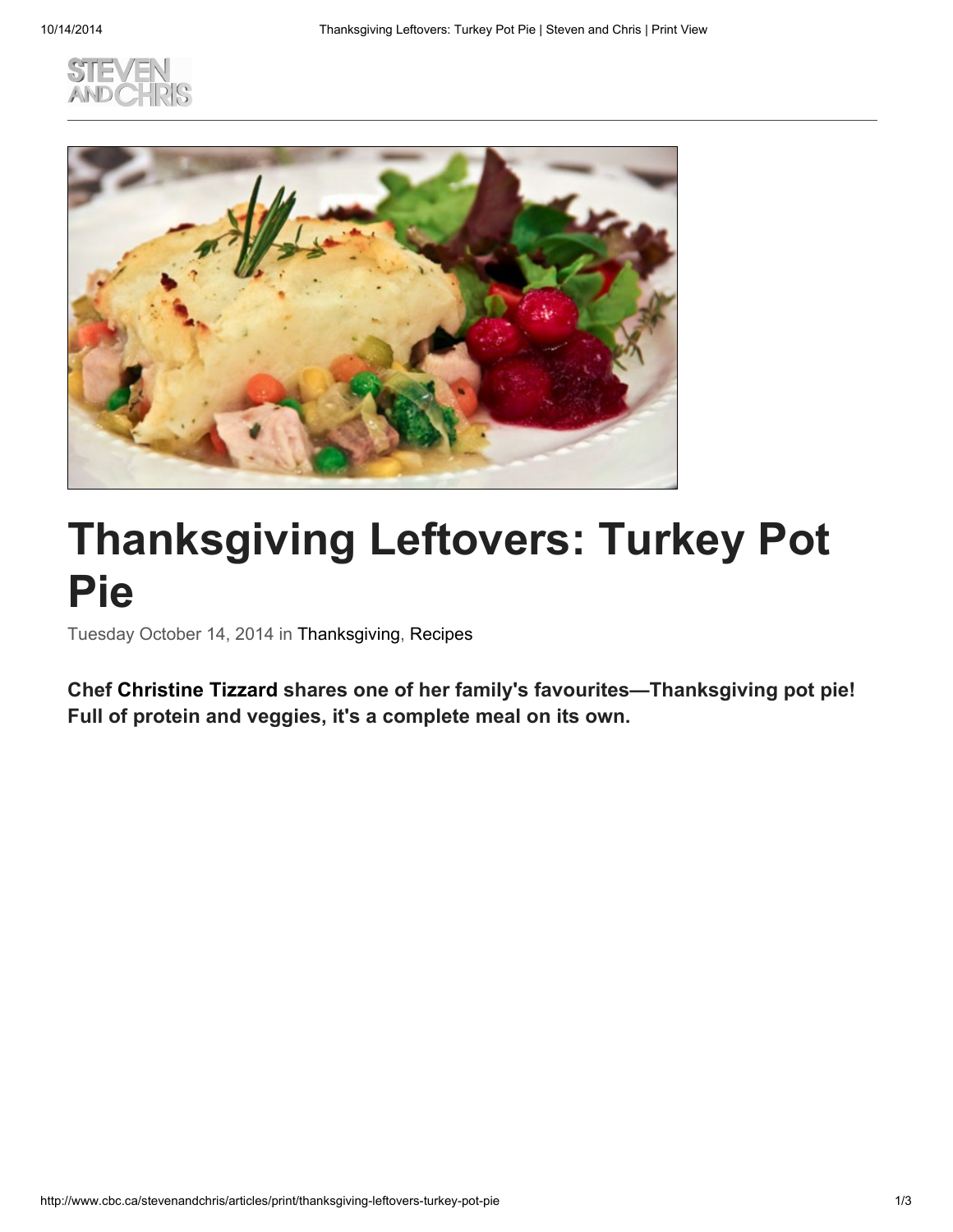

## **Ingredients**

 cups leftover turkey, cubed onion, diced leek white, light green part, finely chopped stalks celery, diced cloves garlic, finely chopped bay leaves 1-2 cups leftover cooked veggies, (examples: carrots, broccoli, kale) 1/2 cup frozen corn 1/2 cup frozen peas 1/2 cup white wine or beer tbsp all purpose flour 1/2 cups chicken or turkey stock , low sodium tsp mixed fresh herb medley (sage thyme rosemary), finely chopped tbsp unsalted butter cups leftover stuffing or mashed potatoes to taste salt and pepper

## Preparation

Preheat oven to 400°F. To a hot pan, add butter and let melt. Add onions and cook, stirring occasionally for three minutes until softened. Stir in leeks and bay leaves, continue to cook for another few minutes. Add garlic and celery, season with salt and pepper, stir and continue to cook until slightly softened. Pour in white wine or beer and let reduce. Sprinkle over flour and continue to cook while stirring for two minutes over medium heat. While stirring, slowly pour in stock or broth to avoid lumps. Increase heat if necessary and bring to simmer and thicken sauce. Stir in chopped fresh herbs, leftover cooked vegetables, peas, corn, and diced turkey. Bring to simmer to